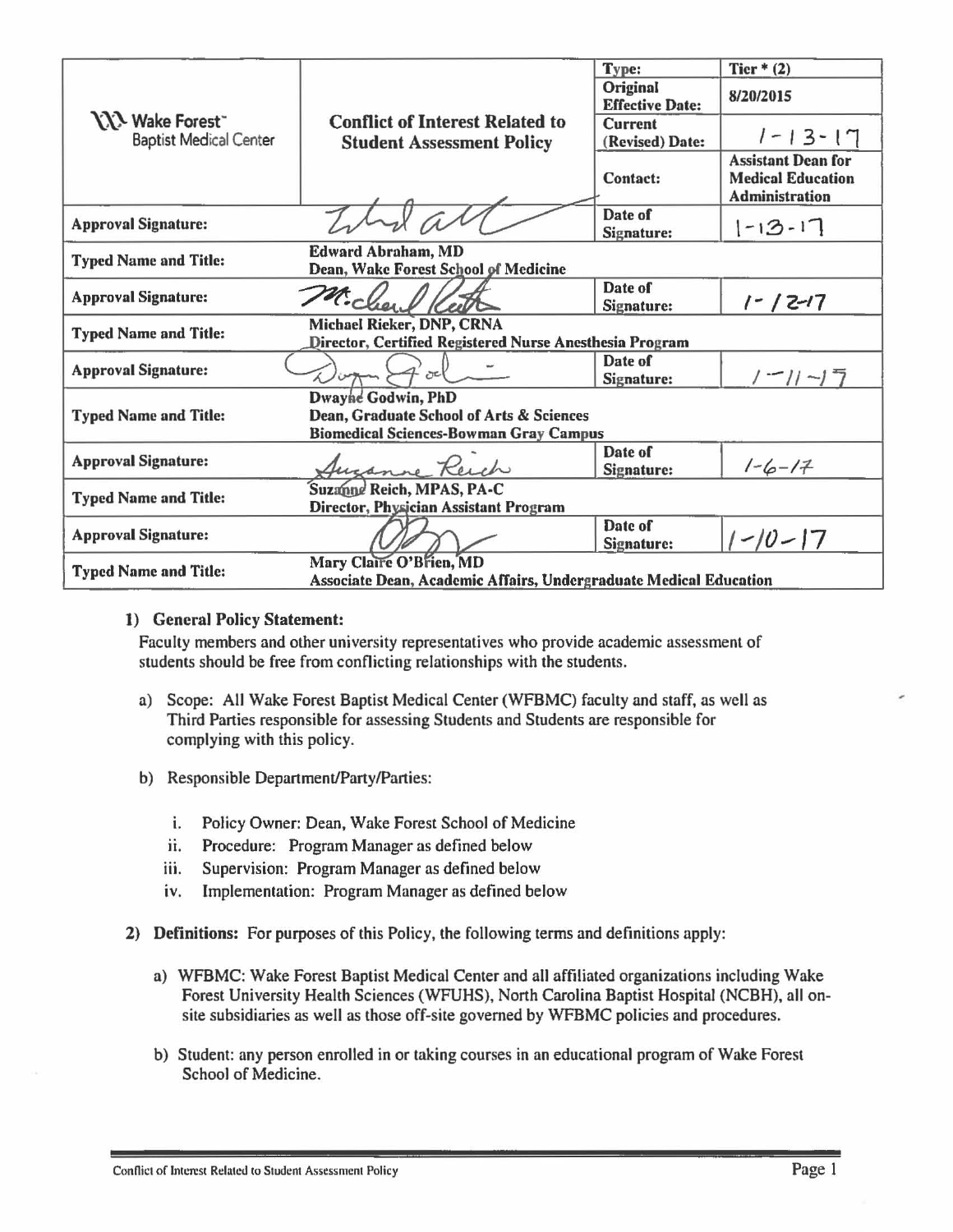- c) Program Manager of applicable program as follows:
	- i. Undergraduate Medical Education Program (MD): Associate Dean for Academic Affairs<br>ii. Physician Assistant (PA) Program: Program Director
	- Physician Assistant (PA) Program: Program Director
	- iii. Certified Registered Nurse Anesthesia Program: Program Director
	- iv. Graduate School of Arts & Sciences, Biomedical Sciences, Bowman Gray Campus: Dean, Graduate School of Arts & Sciences, Biomedical Sciences

d) Assessment: The systematic use of a variety of methods to collect, analyze, and use information to determine whether a Student has acquired the competencies (e.g., knowledge, skills, behaviors, attitudes) established by and for the Student's applicable program.

- e) Third Party: an individual who is not employed by Wake Forest Baptist Medical Center, but is in a position of assessing a Student on behalf of Wake Forest School of Medicine.
- f) Immediate Family Member: includes the following individuals
- i. Spouse
- ii. Child
- iii. Parent
- iv. Sibling
- v. Mother/Father-in-law
- vi. Sister/Brother-in-law
- vii. Grandparent
- viii. Step-parent
- ix. Step-sibling
- x. Step-child
- xi. Member of the immediate household
- g) Personal Financial Relationship: a relationship in which the Student receives financial support from the faculty/staff member/Third Party. An exception is permitted when the Student is performing research activities on a grant-funded project.

# 3) Policy Guidelines:

- a) General Requirements/Applicability: Faculty/staff/Third Parties and Students should disclose any conflict of interest, as defined in section 3) b), below.
	- i. Faculty/staff/Third Parties who serve on a School of Medicine standing committee(s) or program-specific committee(s) which assesses and votes on Student acceptance, progress, or promotion (including graduation) should inform the Chair of the committee(s) on which the faculty/staff/Third Party serves when conflict of interest exists and recuse themselves from participating in the assessment of, or voting on, matters pertaining to the Student with whom the faculty/staff/Third Party has a conflict of interest.
	- II. Any faculty/stafflThird Party who assesses Students should disclose in writing the presence of a conflict of interest to the appropriate Program Manager.
	- iii. Students should disclose any conflict of interest following the process specified in the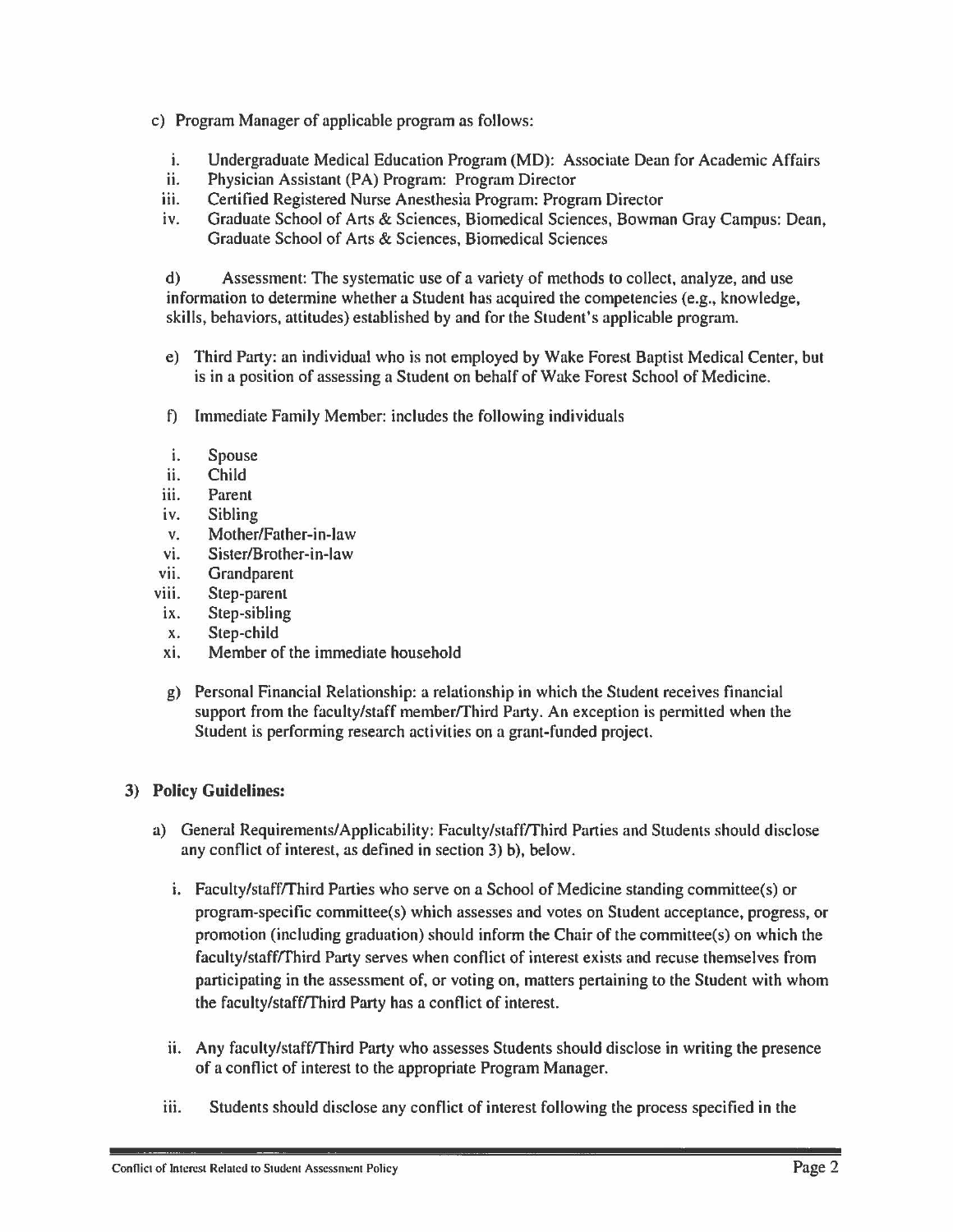Student Handbook for their specific program.

- iv. In the event of a conflict of interest, the appropriate Program Manager will develop a plan to remove the faculty/staffrrhird Party from the assessment of the Student with whom the faculty/staffrrhird Party has a conflict of interest. Each program is required to establish a process to manage the avoidance of conflicts of interest in Student assessment once a conflict of interest has been identified.
- v. Once identified, a conflict of interest exists until the Student is no longer a Student, as defined above in section 2) b).

## b) Conflicts of interest include:

- i. The Student is an Immediate Family Member of the faculty/staffrrhird Party who is assessing the Student.
- ii. The Student has a consensual relationship with the faculty/staffrrhird Party (as defined in the Wake Forest Baptist Medical Center Nepotism and Consensual Relationships policy).
- iii. The Student has a Personal Financial Relationship with the faculty/staffrrhird Party.
- iv. Healthcare relationships:
	- (a) For Undergraduate Medical Education (MD) Program Students: The Student has received medical or mental healthcare from the faculty/staffrrhird Party.
	- (b) For all other programs' students (not enrolled in the MD program): The Student has a current therapeutic relationship to receive medical or mental healthcare from the faculty/staff/Third Party.
- v. The Student, faculty/staffrrhird Party perceives a conflict of interest exists that is not specified in items 3) b) i-iv above. Additional information about the nature of the perceived conflict may be requested under this circumstance.
- 4) Sanctions for Breach of Policy

a) Students, faculty, staff, and Third Parties have an obligation to comply with this policy. Examples of conduct that violate this policy include (Note: these examples are not intended to be exhaustive):

- Intentional deception or dishonesty in disclosures
- Omission of relationship disclosures
- Failure to comply with plans to avoid conflict of interest in student assessment

b) Reports of suspected violations may be made to any of the individuals listed below, or anonymously through the Compliance Hotline (1-877-880-7888). Suspected violations will be investigated and referred to the following for sanctioning as appropriate:

| Students: | Program Director, as applicable                                  |
|-----------|------------------------------------------------------------------|
| Staff:    | Human Resources                                                  |
| Faculty:  | Dean, School of Medicine/designee and/or President/Chief Medical |